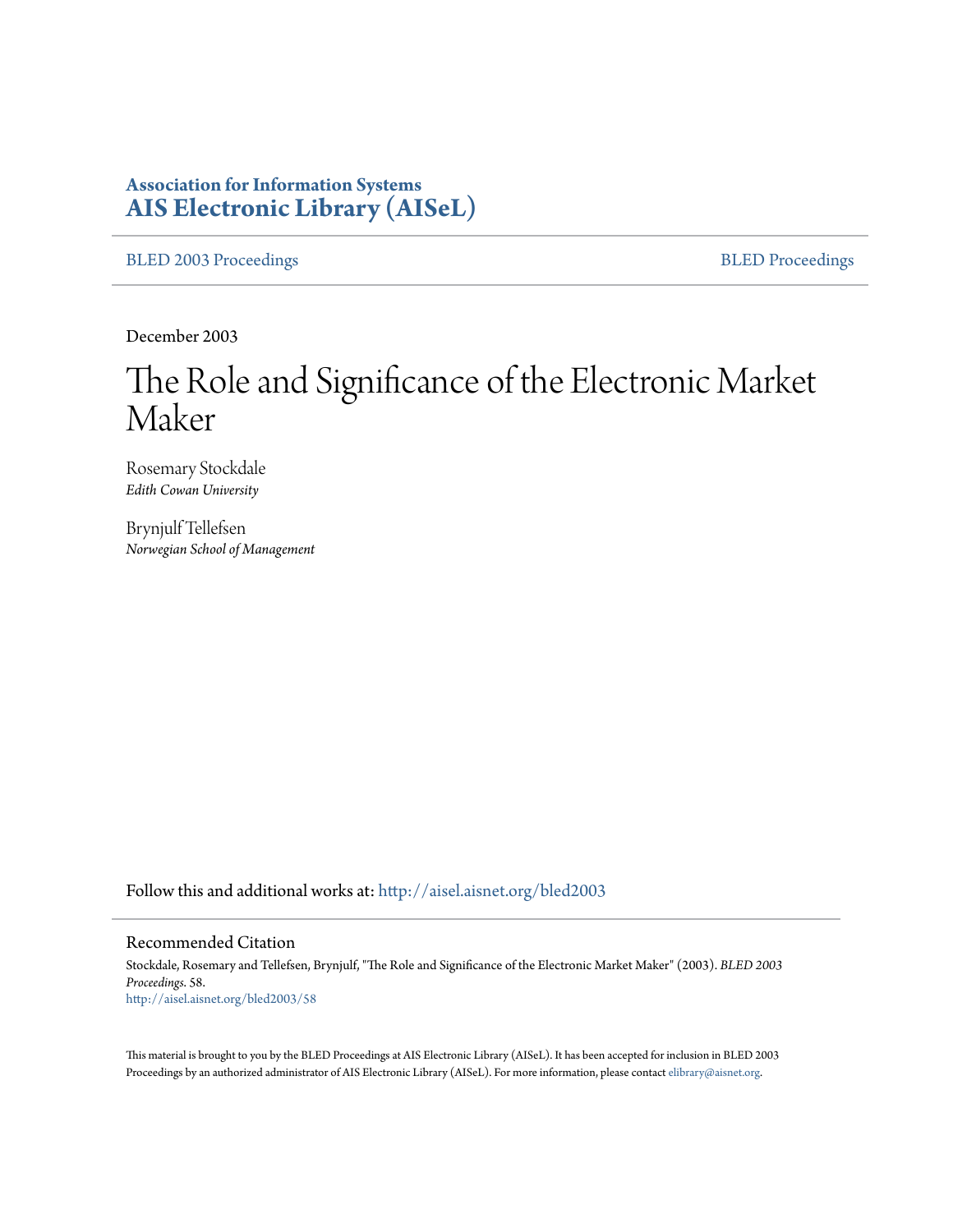# **16th Bled eCommerce Conference**

#### **eTransformation**

Bled, Slovenia, June 9 – 11, 2003

# **The Role and Significance of the Electronic Market Maker**

#### **Craig Standing, Rosemary Stockdale**

Edith Cowan University, Australia C.Standing@Ecu.edu.au, R.Stockdale@Ecu.edu.au

#### **Brynjulf Tellefsen**

Norwegian School of Management, Norway Brynjulf.Tellefsen@bi.no

#### **Abstract**

*The significance of the market structure, in particular the role of the market maker, on the overall success of a marketplace is still an unresolved issue. This paper examines market structures with a focus on the role of the market maker to identify the implications for participants of the various structures and mechanisms employed in electronic markets. Market maker strategies are classified in a framework according to economic, network, service and community perspectives. The market structures of intermediary, hierarchy, consortium and large group ownership are mapped onto this framework to provide a model that relates structure with strategy. Each ownership model has implications for other market participants. These include the economic motive for intermediaries and political (power) motives for hierarchies and consortia. The large group ownership model has potential for e-markets with community motives. Whilst all marketplaces have architectures it is the architectural detail that makes e-marketplaces different to their traditional counterparts.* 

# **1. Introduction**

Markets and marketplaces have been a foundation for societies since ancient times. The Ancient Greek economy was based on the trading of olives and was both a vertical and international market. Later, medieval trade in parts of Europe was based around marketplaces, which formed a network of urban communities. Some markets had a strong community base, such as the burghers (merchants) of Turku in Finland who banded together to lower transaction costs in their trade with foreign towns (Kallioinen, 2002). In this respect, the structure of markets has been a determinant of success and continues into today's electronic world.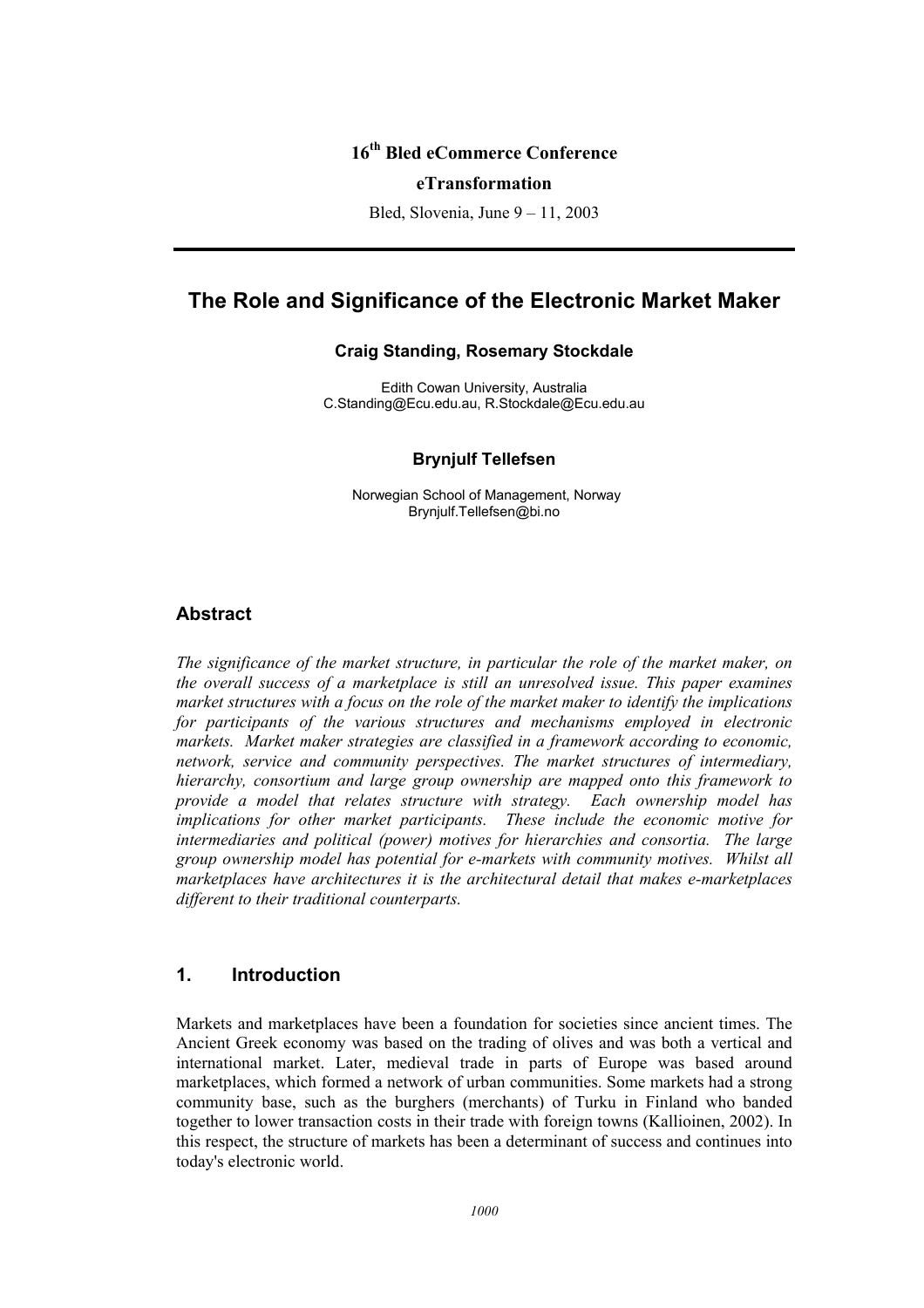According to Palmberg (1998) despite arguments for the significance of market structure, and particularly the governmental role, in marketplaces there would appear to be no clear indication as to its real importance. This is particularly true of the electronic environment where there is a lack of theory on how electronic marketplace structures are developing. This research provides a framework that assesses the significance and implications of market structures in electronic markets. The framework can be used to inform and support companies considering participation in a marketplace or re-assessing their emarketplace strategy.

The first section of the paper examines definitions of electronic marketplaces, whilst the second section discusses types of e-marketplaces. A theoretical framework for examining ownership-related issues is discussed and this is used to examine e-marketplace ownership structures. The final section proposes a model incorporating the framework and the examination of ownership structures. This can be used to help companies classify e-marketplaces according to their rationales and which can be used in the e-marketplace selection process.

# **2. What Are Electronic Marketplaces?**

The proliferation of electronic marketplaces in the last five to seven years has been rapid and extensive. This has led to a diverse range of definitions highlighting differing perspectives such as the role of the stakeholders (FTC, 2000) or the interactivity of business communities (Brunn, 2002). However, Bakos' definition of an electronic marketplace as 'an interorganisational information system that allows the participating buyers and sellers in some market to exchange information about prices and product offerings' retains simplicity but manages to encompass the essence of marketplace activity (Bakos, 1997).

The level of e-marketplace activity has evolved from early matchmaking models to more complex interactive and interconnected marketspaces. Raisch (2001) describes four phases of e-marketplace evolution beginning with the transaction focus and evolving into the value-add marketplace that offers transaction support services. Currently, the transaction focus enables the buying and selling of goods through a variety of mechanisms, supported by transaction value-add services offering a wide range of financial and logistic capabilities. The increase in information value-add contributes enhanced industry knowledge and interorganisational collaboration and is moving electronic marketplaces into a third phase.

This will see services enhanced by capturing and utilising rich information flows into knowledge exchanges. The ability to integrate the transaction exchange, the value-add services and the knowledge services moves the evolution of e-marketplaces into Raisch's fourth phase. Value Trust Networks offer the promise of a new business platform of integrated and interconnected business communities.

# **3. Classifying Electronic Marketplaces**

The proliferation of electronic marketplaces in the last five years has led to a wide diversity of ownership and business models, and many different classifications have been offered aimed at providing some level of clarity to prospective participants. At the most simplistic level, e-marketplaces can be defined as either vertical or horizontal although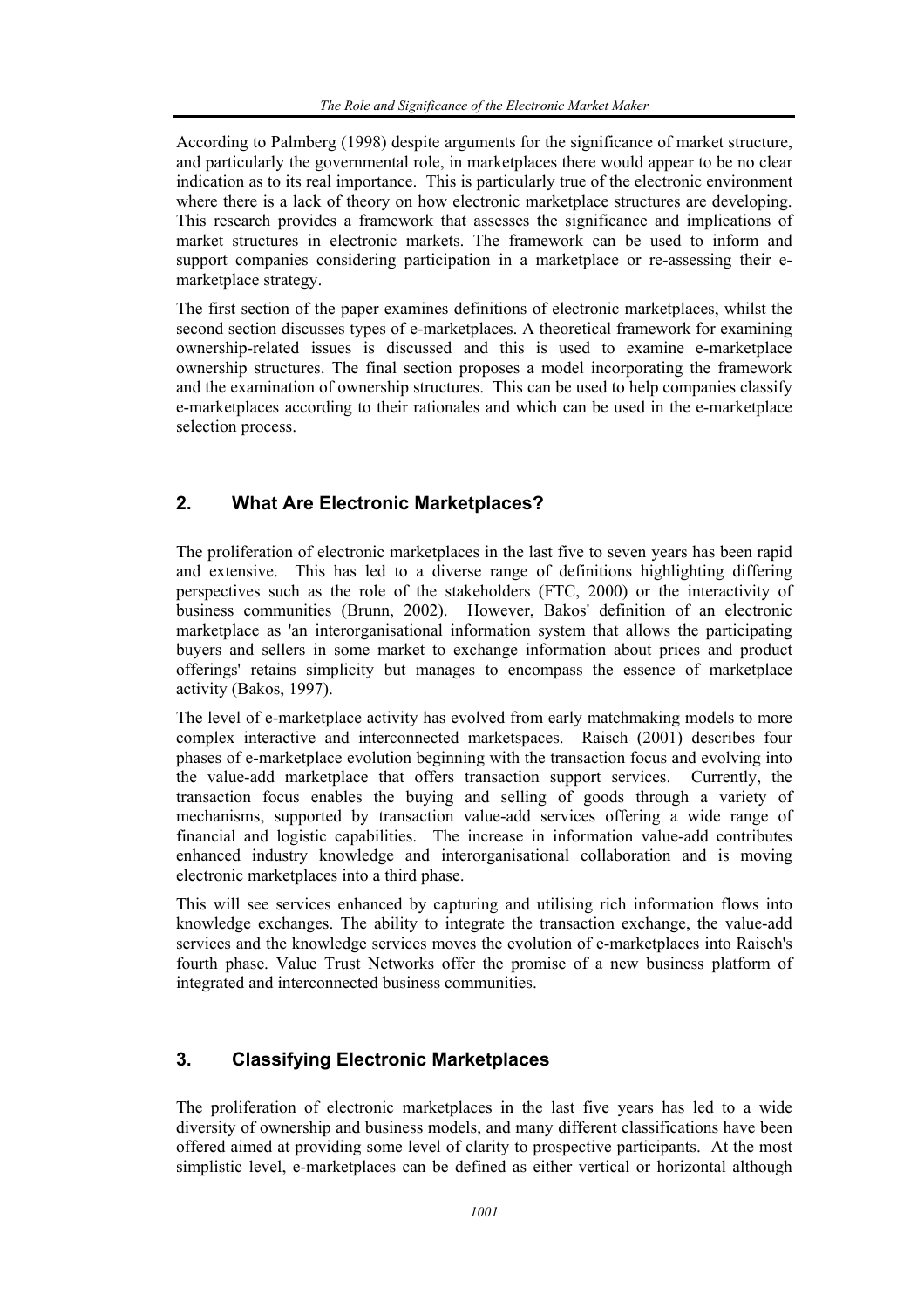this is no longer a clear-cut separation. Some larger vertical marketplaces have moved towards a more 'complete solution' [e.g. Quadrem] to procurement needs and horizontal marketplaces such as Freemarkets enable the purchase of industry specific goods.

Kaplan and Sawhney's (2000) well-recognised e-marketplace model focuses on the procurement aspects of electronic marketplaces. It differentiates purchases into manufacturing and operating inputs, then further distinguishes the method of purchasing into spot and systematic sourcing (see Figure 1). The dynamism of the market makers, seeking to survive in an overcrowded environment, has led to a blurring of these categories and marketplaces can now offer trading mechanisms to support one or more of the categories in the model.

Kaplan and Sawhney also make the important distinction between aggregation and matching mechanisms. The former is static in nature with fixed prices and either prenegotiated contracts or metacatalogues. This is in contrast to the matching mechanism where prices are dynamic and buyers and sellers are fluid. Matching is a far more complex mechanism, but here again the development of software and the increasing experience of market makers are contributing to greater accessibility.

Several further classifications have been developed addressing different aspects of emarketplaces. For example Sculley and Woods (2001) have added to an earlier model by Forrester Research, but these models are firmly based in the type of transaction mechanism and do not differentiate between what and how businesses buy. As emarketplaces develop more complex, multiple offerings, the transaction mechanism model becomes less valid.



**What businesses buy**

*Figure 1: Kaplan and Sawhney's B2B Matrix* 

A further model by Piccinelli, Vitantonio and Mokrushin (2001) takes a different approach and its four categories of e-marketplace are based on the level of automation and the impact of pricing models. By using the level of automation as a criterion, it is possible to distinguish the complexity of the different types of marketplace, which is a useful guide when technological capabilities are important. This model also recognises that other services offered by electronic marketplaces beyond those of buying and selling have an impact on pricing and sales. This corresponds with Raisch's second phase of emarketplace evolution where the focus on transactions and e-commerce evolves into provision of value-add services which support the transaction (Raisch, 2001). This will have an influence on the selection of an e-marketplace by a prospective buyer who is seeking more than a trading mechanism.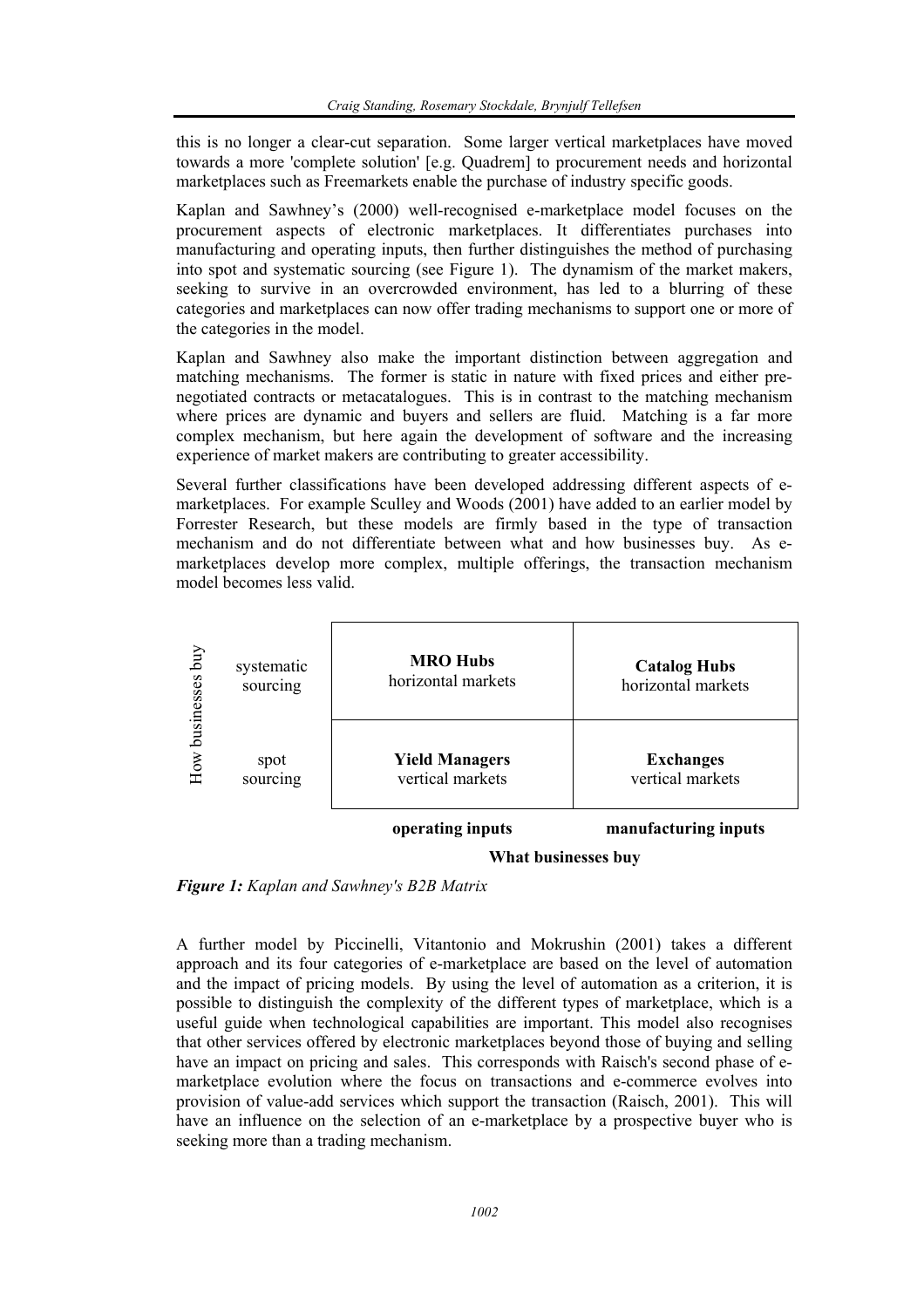In contrast to the more complex models, Choudhury et al (1998) confine their differentiation of marketplaces to the level of service required by the buyer: identification, selection or execution. This distinction has the advantage of clarity, but it does not take into account the benefits that may be found in the value-add facilities which are a particular feature of the community portals described by Piccinelli et al (2001).

The classifications above each have their own perspective and the relevance of the classification feature used depends upon the view of the primary objective of the marketplace. However, none of the models described address the motivations of the market makers as a central concept to the development of e-marketplace structures. The next section examines the motivation issues of the market makers.

# **4. Theoretical Framework**

To assess the role and significance of the market maker in e-marketplaces we use an adaptation of the perspectives of e-marketplaces presented by Forsund, Erikson, and Tangnes (2002). Market makers may have one or a variety of motives in creating and maintaining an electronic market-place and these are discussed as follows.

# *4.1 Economic Motive*

Initial incentives for the development of an interorganisational information system are economic and involve three potential benefits for participants; cost reductions, productivity improvements and product/market strategy (Barrett & Konsynski, 1982). In addition to the opportunity for price reductions and greater access to new markets, the economic motive for engaging in e-marketplaces is bound up with transaction costs economics. Simply, the costs of a business fall into two categories: production costs and the transaction costs. The production costs are concerned with the process of transforming inputs into outputs. The transaction costs are the costs associated with finding someone with whom to do business, reaching an agreement about the price and other aspects of the exchange, and ensuring that the terms of the agreement are fulfilled (McTaggart, Findlay, Parkin, 1996). The early pioneer in this area is Ronald Coase who contends that it is impossible to understand the workings of the economic system without taking into account transaction costs (Coase, 1937).

A key work on transaction cost economics is by Williamson (1979). He identifies the critical characteristics of a transaction and links these to the institutional governance structure of transactions. The significant characteristics of a transaction are uncertainty, frequency of exchange and the extent to which investments are specific to certain transactions. According to Williamson, non-specific transactions are efficiently organised by markets, while recurrent specific transactions are more efficiently governed internally.

# *4.2 Network View*

The network view of electronic marketplaces focuses on the relationships and communication infrastructure of groups of organizations that are bound together in some way. Interorganisational alliances are a form of network with social, political and economic implications. Here, the focus is on the socio-political arrangement. Oliver (1990) proposes six generalisable determinants of interorganisational relationships:

Necessity to fulfill legal or regulatory requirements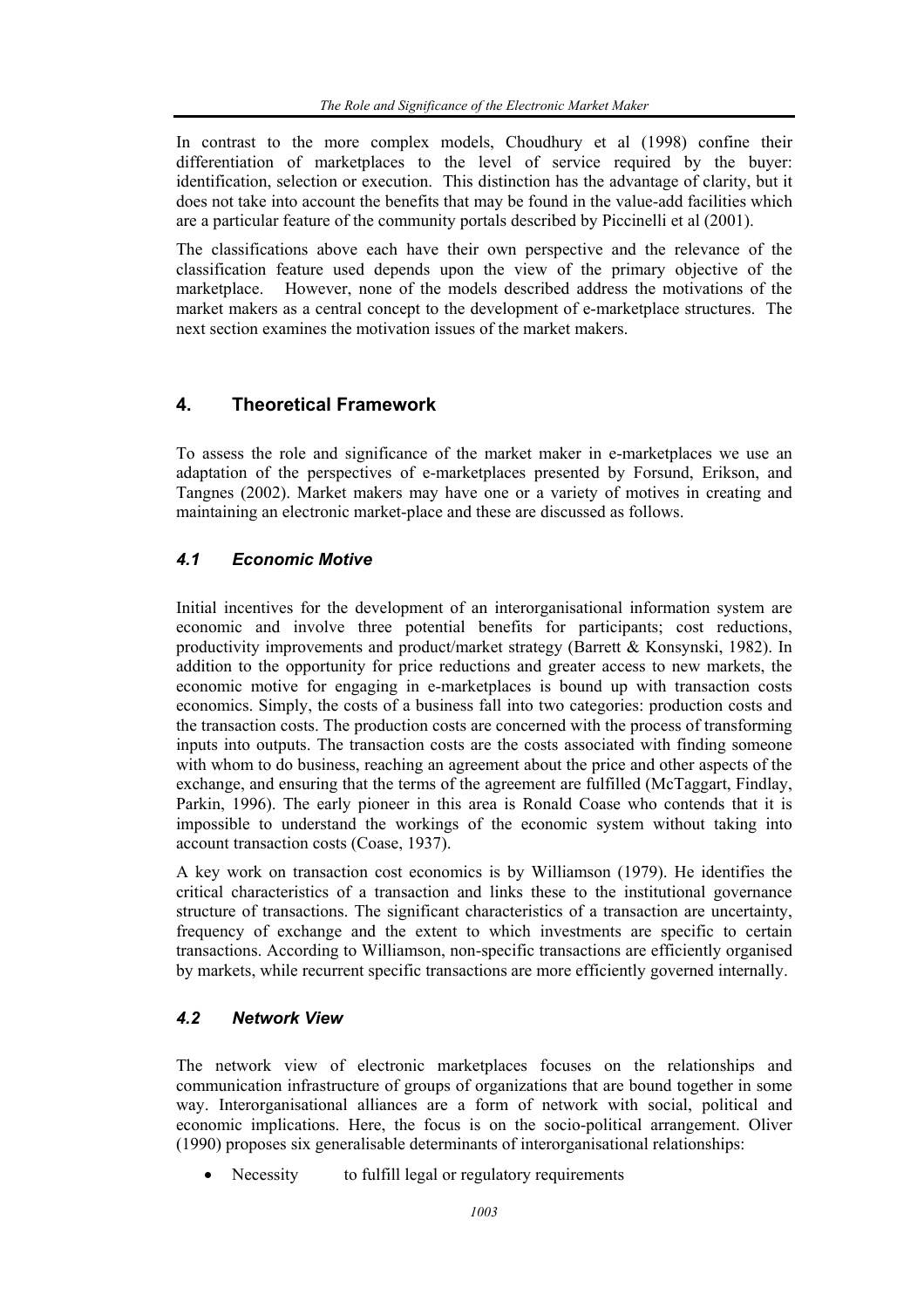- Asymmetry potential to exert power over other organisations
- Reciprocity desire to cooperate, collaborate and coordinate
- Efficiency internally focused efficiencies
- Stability in response to environmental uncertainty
- Legitimacy related to reputation, image, prestige, or congruence with prevailing norms in the environment.

# *4.3 Service Motives*

The service motive is concerned with providing a better service to customers, which may include such things as continuity of supply, convenience and speed of processing and greater choice for buyers. The service motive is closely aligned to the economic motive but it has been kept separate, as this is not always the case. Higher service typically comes at a cost but in theory an organization could choose to deliver higher levels of service despite the extra cost.

There are five dimensions by which consumers evaluate service quality (Bebko, 2000; Berry and Parasuraman, 1991):

- Tangibles the appearance of physical facilities, equipment, personnel and communications materials.
- Reliability the ability to perform the promised service dependably and accurately.
- Responsiveness providing a prompt service and desire to help customers.
- Assurance the knowledge and courtesy of employees and their ability to convey trust and confidence.
- Empathy the caring, individualised attention the firm provides its customers.

In the e-marketplace environment, service quality relates to such things as the Web site and e-marketplace software, personnel, marketing literature and supporting documentation, the reliability of the system and help provided.

# *4.4 Community Motive*

Some e-marketplaces are created with a community emphasis. In other words a major objective of the electronic market is to play a role in the development of a community. This is usually done through stimulating economic activity, working on the premise that if local/regional business flourishes then so will the communities they are part of. The market maker, usually local or state government, provides encouragement to adopt emarketplace trading and in doing so raises the level of general e-business knowledge, skills and technologies within the business community.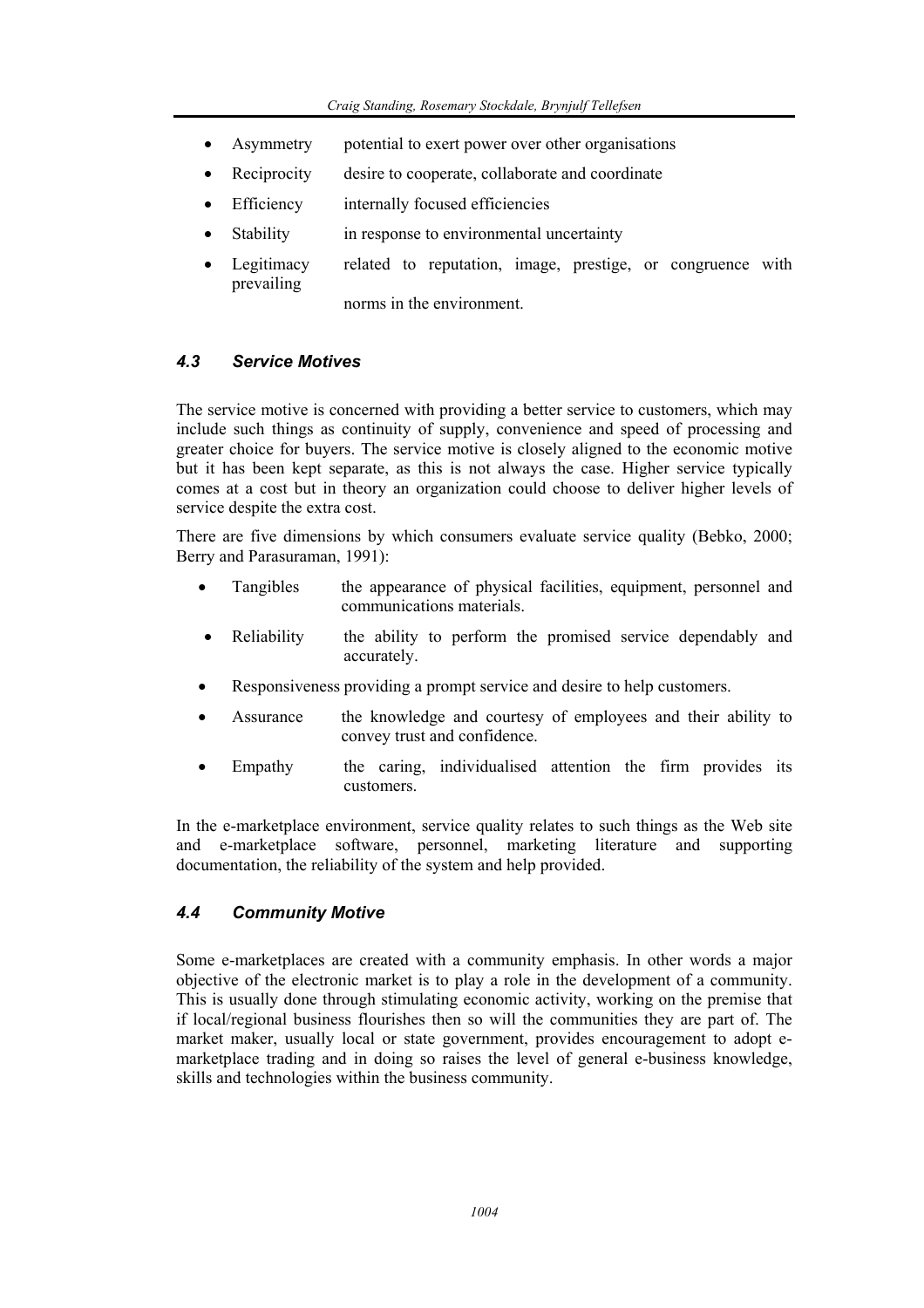# *4.5 Hybrid Arrangement*

Of course, a market maker may have a set of objectives to achieve in the construction and management of the electronic marketplace. For example, the community model may be seen as being for the common good but may still need to be economically viable.

Issues such as trust between participants, information systems, revenue models, and transaction mechanisms are all features which can be used to support the primary motive.

# **5. Classifying Market Structures and Ownership Models**

Rothwell and Zegveld (1981) examine market structure in relation to the role of government and the level of innovation in the procurement process. They make a theoretical distinction between monopsony (the government is the sole buyer in a market), oligopsony (a number of private or public sector large buyers in addition to the government) and polyopsony (the government is one of many buyers) to describe the procurement market structure.

Although Rothwell and Zegveld's work is useful for examining market structures in a government setting it is focused on how market structures impact on levels of procurement innovation and does not consider the market maker as an intermediary or neutral player. An extended version of their classification is therefore used to examine implications for participants of various market structures and market maker roles.

In considering the ownership models, we have not discussed the different levels of control that owners may wield over the marketplaces. Rather we have addressed the motivations and objectives for establishing the marketplaces, how these affect the market structure and ultimately the implications for participants. Levels of control may vary, but we argue that the implications of the underlying motivations of the ownership model remain valid.

An expanded version of Rothwell and Zegveld's market structures ownership model as applied to e-marketplaces is now discussed. The implications for participants of each model are highlighted and illustrative examples are presented.

# *5.1 Intermediary as Market Maker*

Whilst disintermediation has been posed as a real threat for businesses that have acted as intermediaries some suggest that the Internet has increased the number of intermediaries to the extent that there is a transformation of intermediation taking place (Barr, 2002).

In the e-marketplace arena, "neutral" intermediaries have set up to match buyers with sellers. To avoid bias it is suggested that buyers and sellers be treated equally (Sculley  $\&$ Woods, 2000). One such e-marketplace intermediary is Freemarkets.

*FreeMarkets is the leading global provider of sourcing software and service solutions. Through its unique combination of industry-leading sourcing software, expert sourcing services, global commodity expertise, and operations support, FreeMarkets has helped customers around the world source \$40 billion in goods and services and identify savings of over \$8 billion through its FullSource offering.* 

*(Freemarkets)*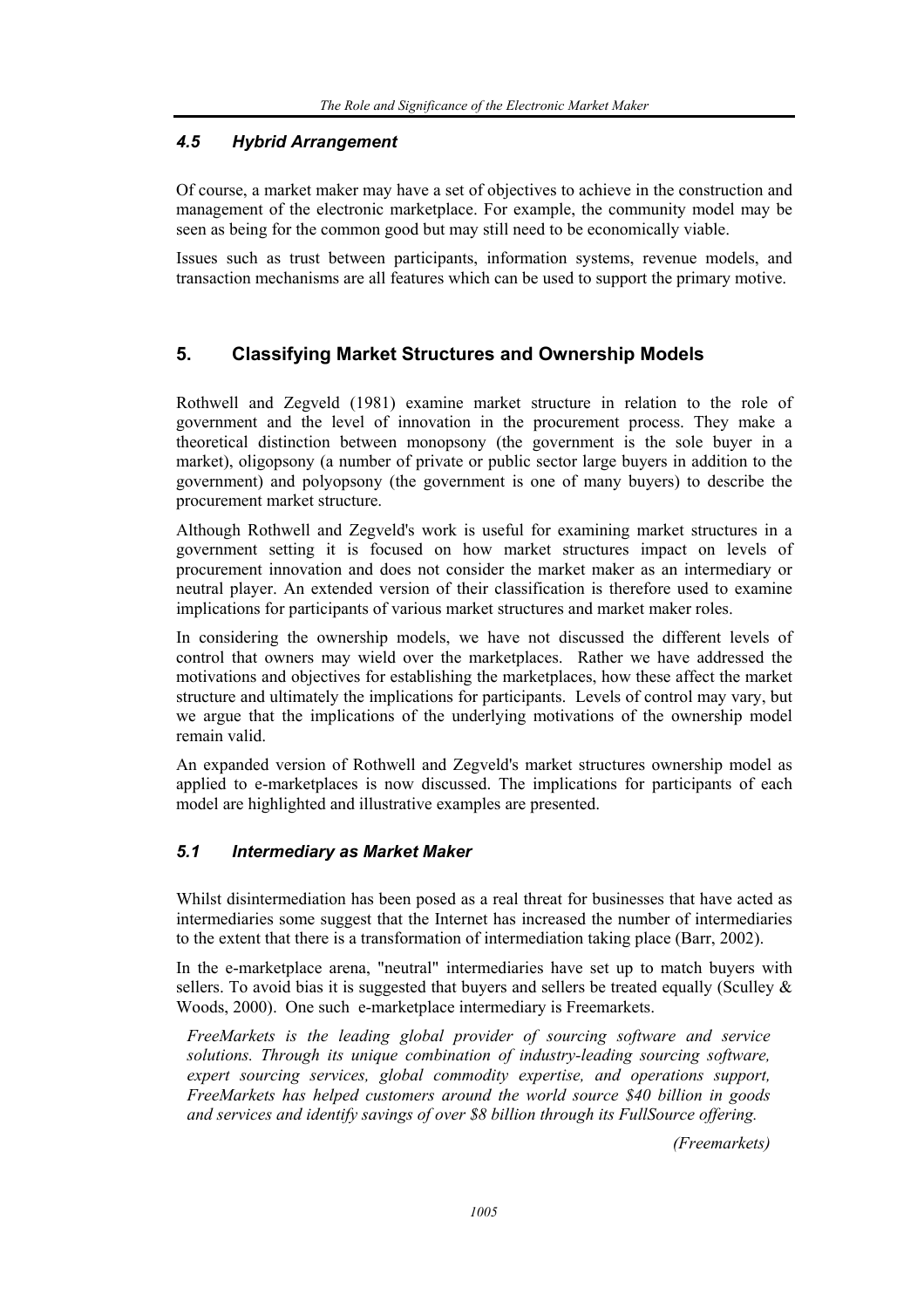The primary aim of these intermediaries is to make a profit and whilst some may be doing this and some might be losing money due to the level of competition the economic motive is by far and away the driver for these market makers. Both buyers and sellers therefore should view the market maker as any other business partner or provider and consider issues such as cost of membership and transaction costs as well as level of service. Viewing the e-marketplace from a network perspective a company should assess the quality and number of members. From a service perspective the range of value added facilities and support could be assessed in addition to continuity of supply.

## *5.2 Hierarchy*

In some cases, the sole owner of a marketplace is also the sole buyer. In theory this can happen in both private and public marketplaces. The Western Australian Government has created and manages an e-marketplace (Gem<sup>tm</sup>) for procuring goods and services:

*The Government Electronic Market (Gem tm) is Australia's first comprehensive online government buying service. Gem is managed by the Western Australian Department of Industry and Technology (DoIT). DoIT's Government Electronic Market is comprised of a range of services. These Gem services cover the full range of government buying:* 

*Purchasing of low value commodities* 

*Public tendering for high value goods and services* 

*Contract planning, formation & ongoing management (coming soon)* 

*Through the Government Electronic Market, DoIT is creating an online environment that will streamline traditional business partnerships between the public and private sectors and significantly enhance the quality, timeliness and cost-effectiveness of services to the community.* 

*(Government of WA)* 

The e-marketplace owner obviously has a strong economic motive and acting as an owner would allow this to remain an objective. The owner could also put in place policies to stimulate competition between suppliers by promoting higher levels of participation and by transaction mechanisms such as reverse auctions. One could argue with the power and influence vested in one entity that rather than a marketplace the structure resembles a hierarchy.

Sellers should be aware of the potentially increased power of the buyer in a hierarchical situation, where the buyer could have a monopoly on the information created on marketplace transactions. Many of the advantages of being a member of a network are mitigated under these circumstances and there would appear to be little impetus to provide high levels of value added service since if suppliers wish to supply the buyer they have to do so through the marketplace. Although there can be a community objective in the development of the sole owner marketplace it could be argued this is the owner exerting its influence and applying pressure to reduce transaction costs.

## *5.3 Consortium*

Shared ownership by a small group of organizations takes on the form of a consortium where power is vested across the group, unless one of the group takes a leading role. In this respect, one of the group may take on the role of the quality leader (Palmberg, 1998). From an economic perspective the group can share the expense of managing the e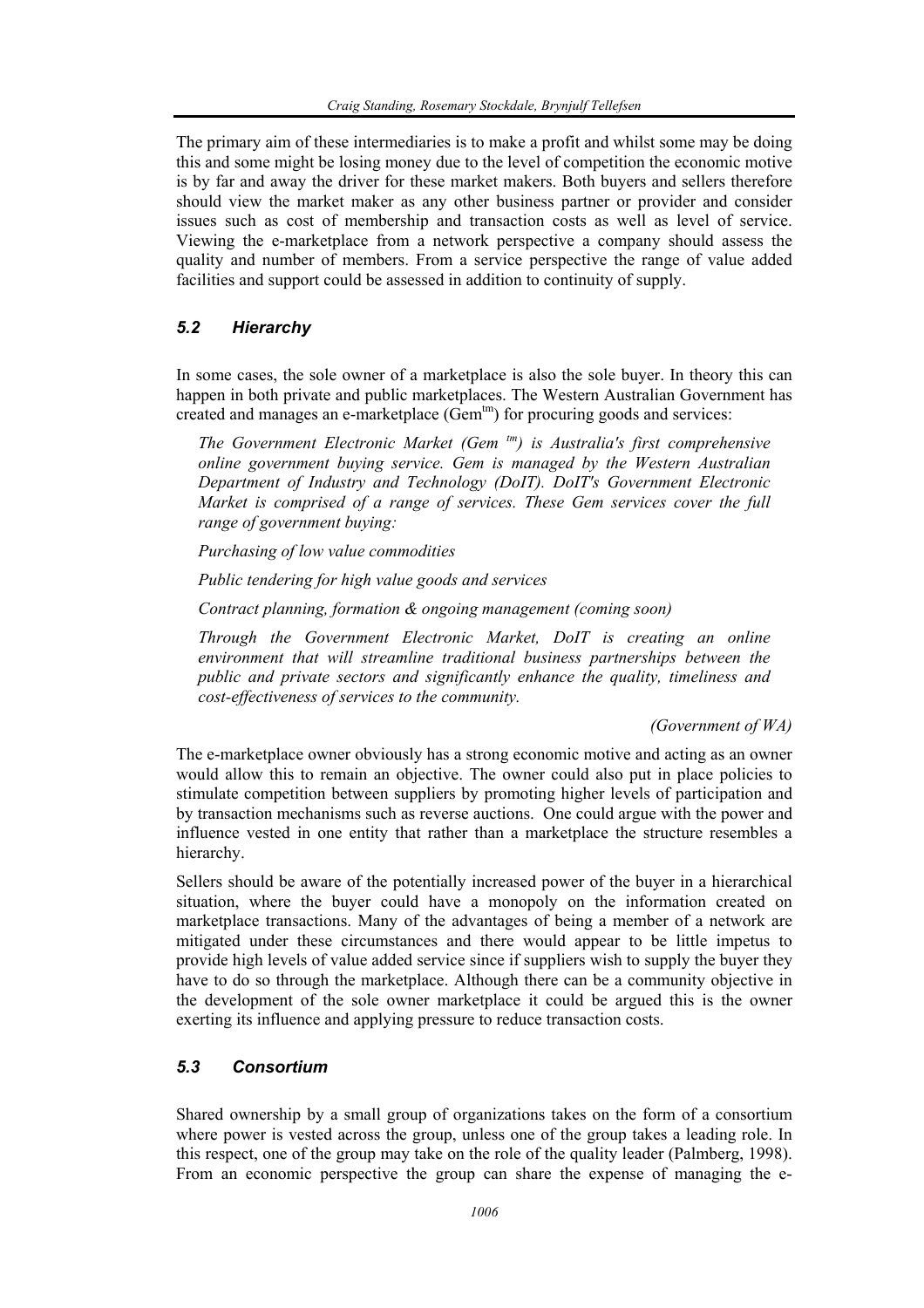marketplace. An advantage of group ownerships is that critical mass of participants should be easier to achieve which in turn should reduce the cost of goods and services by raising competition between suppliers. The strongest argument for group ownership is the network motive since organizations which once viewed one another as competition can collaborate in an industry network which can lead to a decision support and knowledge sharing environment labeled by Raisch (2001) as a value trust arrangement. However, such an industry network can form a power block to protect the group's interests and work to exclude competition. The service motive depends upon the ethos of the owners and the level of competition in attracting participants. Quadrem is an example of an emarketplace owned by a number of major mining corporations.

*Quadrem was conceived in mid-2000 by 14 of the world's largest mining, minerals and metals companies as a one-stop solution to specifically meet the eProcurment needs of the industry. Taking this vision and turning it into a reality, we have developed into a fully functional eMarketplace, with 20 shareholders, thousands of sellers and hundreds of buying locations, located across the globe.* 

*Quadrem is the eMarketplace for the global mining, minerals and metals industries. We offer supply-chain solutions that revolutionise traditional processes and offer unrivalled benefits for our Sellers and Buyers.* 

 *(Quadrem)* 

## *5.4 Large Group Ownership*

Shared ownership by a large group diminishes the power of any individual owner member. The e-marketplace forms a weak network arrangement although stronger alliances may develop within the network. The owners would typically be buyers and/or sellers within the marketplace and the broader ownership base would help in gaining a critical mass of participation. Such e-marketplaces can be used to stimulate economic development and the community but may need a champion which is often the government. An example that is currently developing the profile of a large group ownership is the Regional Electronic Marketplace (REM):

*The twin cities of Joondalup and Wanneroo in Western Australia have developed what they term as a regional electronic marketplace (REM). The e-marketplace aims to rpovide e-procurement and markting solutions for business, local government and education organisations within the North West corridor of the Perth Metropolitan area. A consortium is funding the initial development of REM that includes North Metro Community Association Incorporated (NMCOA), Online Joondalup and Wanneroo Councils, Edith Cowan University, Joondalup Business Association, Wanneroo Busienss Association and several other local businesses.* 

*(Joondalup & Wanneroo Internet Gateway)* 

## **6. Discussion**

The ownership of e-marketplaces is a significant issue for potential members or participants. This paper has argued that much depends on the objective of the owner(s) as to the likely implications for participants. Market structures vary according to the ownership models and the motivations of the market makers.

The motives for market makers to establish e-marketplaces have rarely been considered in the literature. There is an inherent assumption that the motivation remains purely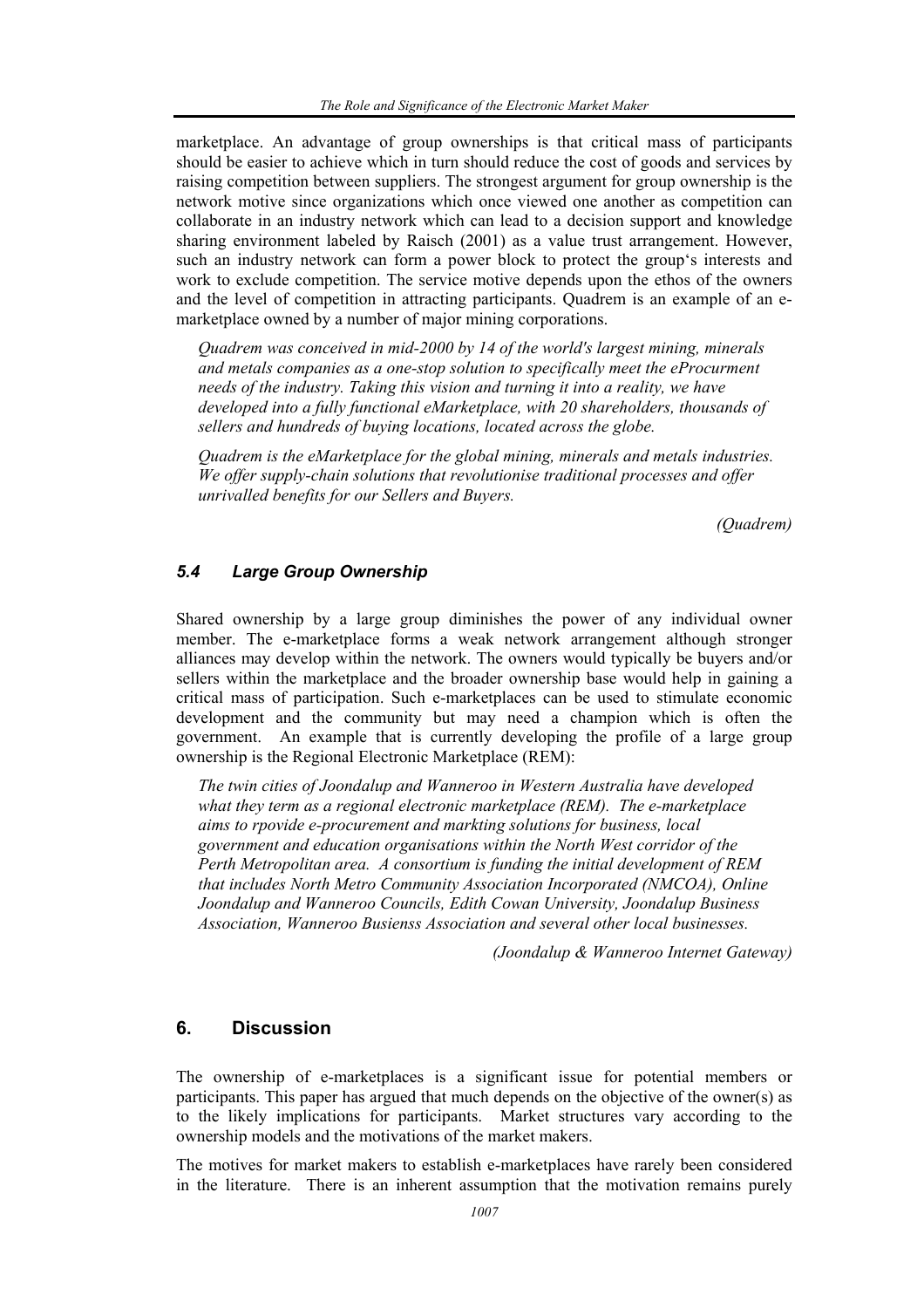economic, but this view does not account for the development of the different market structures that are evident. In considering the ownership models of e-marketplaces in conjunction with the motivations for establishing marketplaces some conclusions as to primary motives can be drawn. Figure 2 establishes a framework that examines the implications of e-marketplace structures.

The earlier market makers were predominantly intermediaries and established marketplaces for economic motives. The opportunities for lowering transaction costs and reducing procurement spend were identified before the widespread use of the Internet (Malone, Yates, & Benjamin, 1987). The uptake of the Internet as a trading platform for e-marketplaces has enhanced the cost savings and extended access to new markets. Secondary motives, beyond the economic, are identifiable in intermediary owned marketplaces, but they are complementary to the main driver. For example, Freemarket's services to their clients incorporate many of the motives inherent in a service motivated market, but these services contribute to client satisfaction and ultimately enhance the economic outcomes of their marketplace.



*Figure 2: A framework That Examines the Implications of e-Marketplace Structures* 

In contrast, we argue that hierarchies, or private marketplaces, have an economic motive for establishing a marketplace, but their primary motive is service. Such marketplaces draw their supplier base into a closer relationship and enhance the ability of the supplier to interact with the buyer. By offering reliability and responsiveness with the assurance of trust and confidence, the market maker can attract suppliers and reduce the need for extensive searches. This in turn can reduce costs to the end customer and justify the expense of the private marketplace (Fox, 2001). However, the advantages of the private marketplace may be offset by suppliers' fears of undue influence by the buyer-owner. The hierarchy market makers include government marketplaces such as GEM, where the economic motive is evident, but competes with both the service and community motives.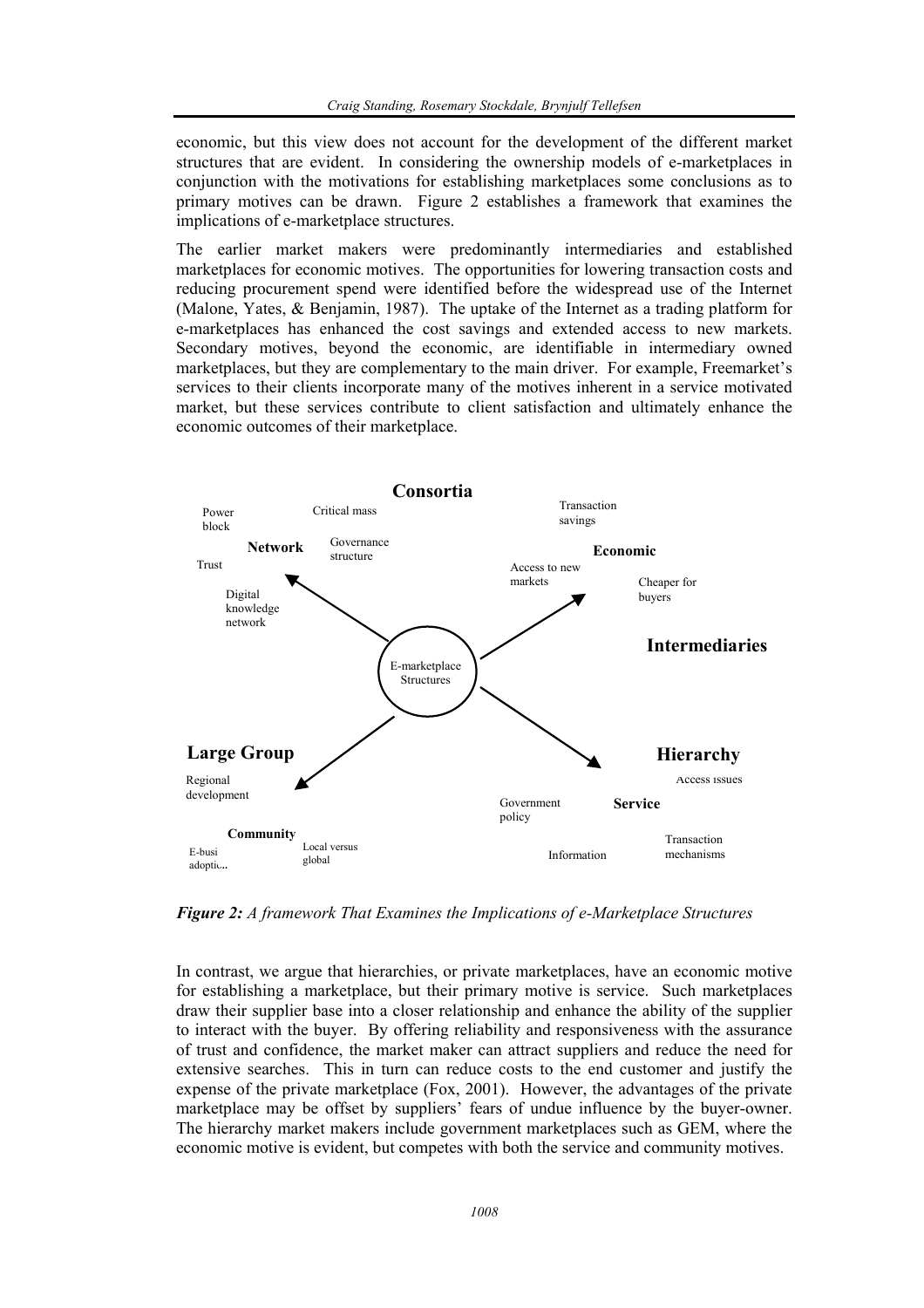Consortia market makers are perceived to have predominantly economic motives for market creation. However, on examination there is a stronger argument for the network view of the marketplace where consortium members have considerable power through their joint ownership and can bring their supplier bases to the marketplace establishing critical mass. Their ability to create an industry network is formidable and such networks can move outside the vertical chain as evidenced by the collaboration between Covisint and e-Steel (Konicki, 2001).

The community motive is very much associated with government initiatives in ecommerce. However, we predict the development of large group ownership structures emerging as the ability of e-marketplaces to contribute to community development becomes recognised. The large group, or cooperative, structure will have economic and network motivations, but the primary driver is anticipated to be community orientated.

In examining the implications of e-marketplace structures the primary motivation for establishment by the different ownership models can be identified, although there can be no definitive alignment between them. The model is designed to show the primary driver of marketplace creation and reflect the influences of other motivations. This leads to greater understanding of electronic marketplace structures and supports companies in designing strategies for e-marketplace participation. For example, a supplier in the mining industry may identify economic motives for extending their market through an emarketplace. The model identifies further implications of the network potential for the supplier's participation if it were to select a consortium owned marketplace rather than an intermediary owned one.

# **7. Conclusions**

The ownership of e-marketplaces is a significant issue for potential members or participants. This paper has argued that much depends on the objective of the owner(s) as to the likely implications for participants. Market structures can be set up and managed to deliver desirable outcomes for the owners. These are not necessarily economic outcomes, and they may not always be of immediate importance. Other objectives can be embedded in structures which emphasise network alliances to achieve political ends. Community development can also be a key objective but due consideration should be given to an appropriate ownership structure. Just as there is no perfect market in the digital world it is unlikely there is any neutral one either.

## **References**

- Bakos, J. Y. (1997). Reducing buyer search costs: implications for electronic marketplaces. Management Science, vol 43(12) pp 1676-1692.
- Barr, F. (2002). The construction of marketplace architecture. Retrieved 23 May, 2002, from the World Wide Web: www.standford.edu/~fbar/Publications/Brookings-emarketplace.pdf
- Barrett, S., & Konsynski, B. R. (1982). Inter-organization information sharing systems. MIS Quarterly, Special Issue, pp 93 - 105.
- Bebko, C. (2000). Service intangibility and its impact on consumer expectations of service quality. Journal of Services Marketing, Vol. 14(1), pp. 9-26.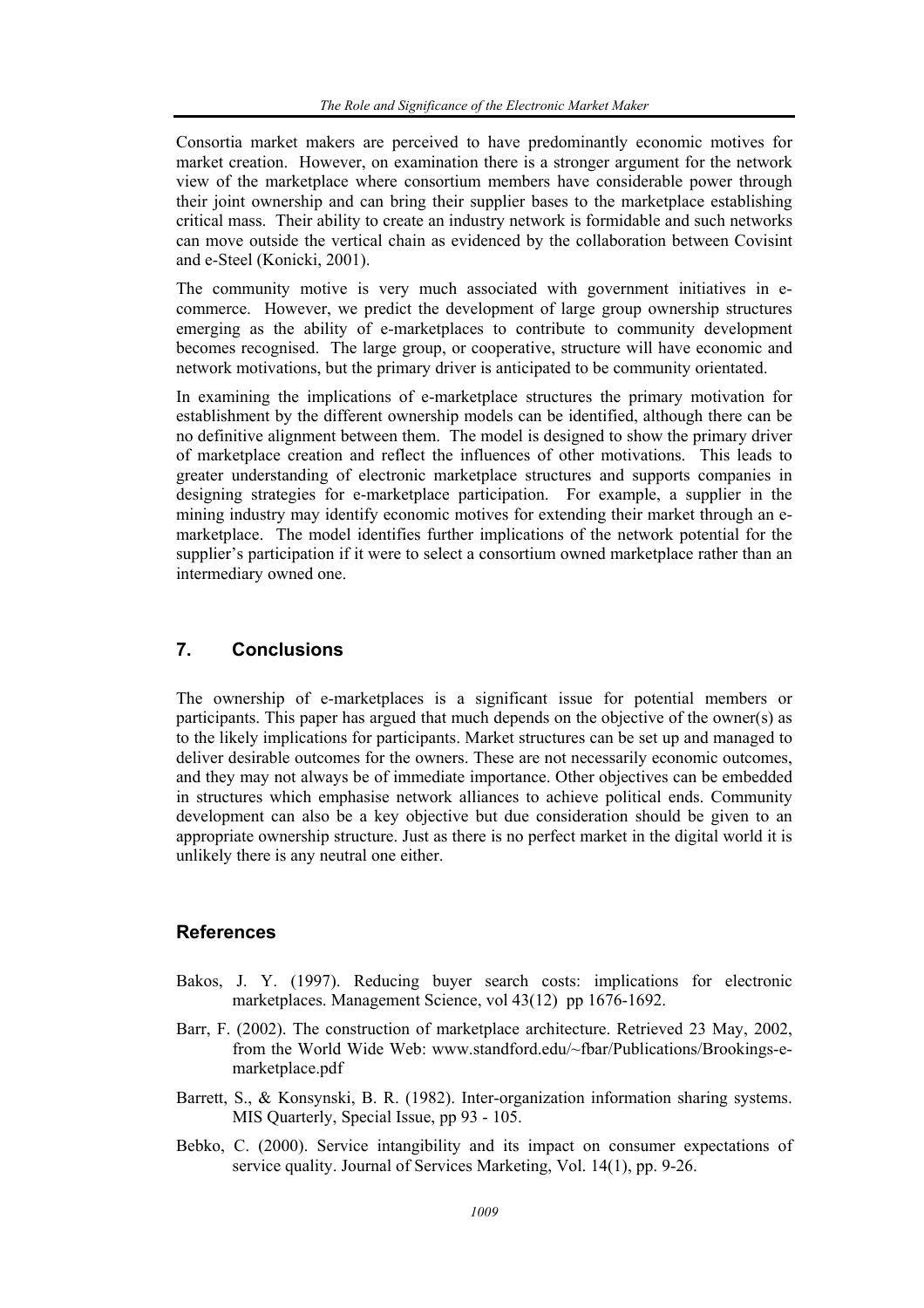- Berry, L. & Parasuraman, A. (1991). Marketing Services: Competing through Quality. The Free Press, New York, Ny.
- Brunn, P., Jensen, M., & Skovgaard, J. (2002). e-Marketplaces: crafting a winning strategy. European Management Journal, vol 20(3), pp 286-298.
- Choudhury, V., Hartzel, K. S., & Konsynski, B. R. (1998). Uses and Consequences of Electronic Markets: An Empirical Investigation in the Aircraft Parts Industry. MIS Quarterly, Vol 22(4), pp 471-507.
- Coase, R. H. (1937). The Nature of the Firm. In O. E. Williamson & S. E.
- Masten (Eds.), The Economics of Transaction Costs (pp. pp. 4-22). Cheltenham: Edward Elgar Publishing Ltd.
- Farsund, O., R., Erikson, S. & Tangnes, M., L. (2002). The Five Dimensions of the Virtual Marketplace. Joint Masters Thesis, Norwegian School of Management, Oslo, Norway.
- Federal Trade Commission. (2000). Entering the 21st Century: Competition policy in the world of B2B electronic marketplaces: The Federal Trade Commission B2B Public Workshop Report.
- Fox, P. (2001). Private exchanges drive B2B success. IT World [http://www.itworld.com/nl/ebiz\_ent/102220001/pf\_index (viewed 2 November 2001).
- FreeMarkets. (2003). E-marketplace website Available at: http://www.FreeMarkets.com.
- Government of WA. (2003). Government Electronic Marketplace (Gem) Available online at http://www.gem.wa.gov.au/Gem.
- Joondalup & Wanneroo Internet Gateway. (2003). Regional Electronic Marketplace (REM*)* Available online at: http://www.2cities.com.au
- Kallioinen, M. (2002). The Merchant, the Town and the Crown. Available online at www.lib.helsinki.fi/elektra/kallioinensum.pdf (Last accessed 15/08/2002).
- Kaplan, S., & Sawhney, M. (2000). E-Hubs: The new B2B Marketplaces. Harvard Business Review, May-June.
- Konicki, S. (2001). Covisint books 'impressive' procurement volume. Accessed online at: www.informationweek.com/story/IWK20010718S005*,* (Last accessed 2 November 2002).
- McTaggart, D., Findlay, C., & Parkin, M. (1996). Economics. Addison-Wesley, Sydney.
- Malone, T. W., Yates, J., & Benjamin, R. I. (1987). Electronic Markets and Electronic Hierarchies. Communications of the ACM*, Vol 30*(6), pp 484-497
- Oliver, C. (1990). Determinants of Interorganisational Relationships: Integration and Future Directions. Academy of Management Review, 15 (2): 241-265.
- Palmberg, C. (1998). Public Technology Procurement in the Finnish telecommunications Industry. Available online at: http://www.tema.liu.se/tema-t/sirp/PDF/322\_2.pdf
- Piccinelli, G., Di Vitantonio, G., & Mokrushin, L. (2001). Dynamic service aggregation in electronic marketplaces. Computer Networks, 37, pp. 95-109.
- Porter, M. E. (2001, March). Strategy and the Internet. Harvard Business Review, pp 63- 78.
- Quadrem. (2003). Quadrem E-marketplace Available online at: http://www.quadrem.com.